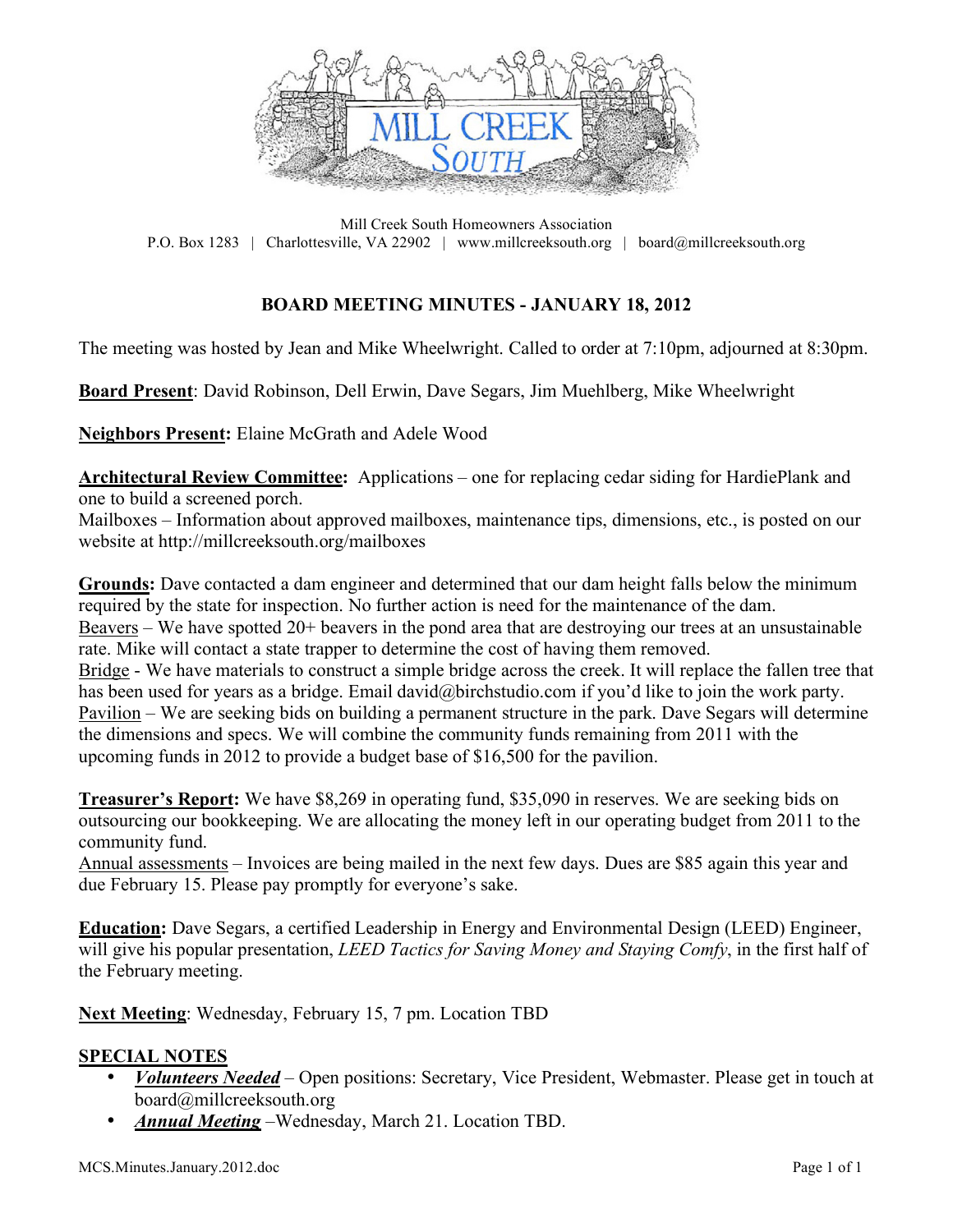#### Mill Creek South Home Owners Association Profit & Loss January 1-17, 2012

## **Total**

| Income                       |         |
|------------------------------|---------|
| <b>Dues</b>                  | 21.54   |
| <b>Total Income</b>          | \$21.54 |
| <b>Gross Profit</b>          | \$21.54 |
| <b>Expenses</b>              |         |
| <b>Total Expenses</b>        |         |
| Net Operating Income \$21.54 |         |
| Net Income                   | \$21.54 |
|                              |         |

Tuesday, Jan 17, 2012 12:36:33 AM PST GMT-8 - Cash Basis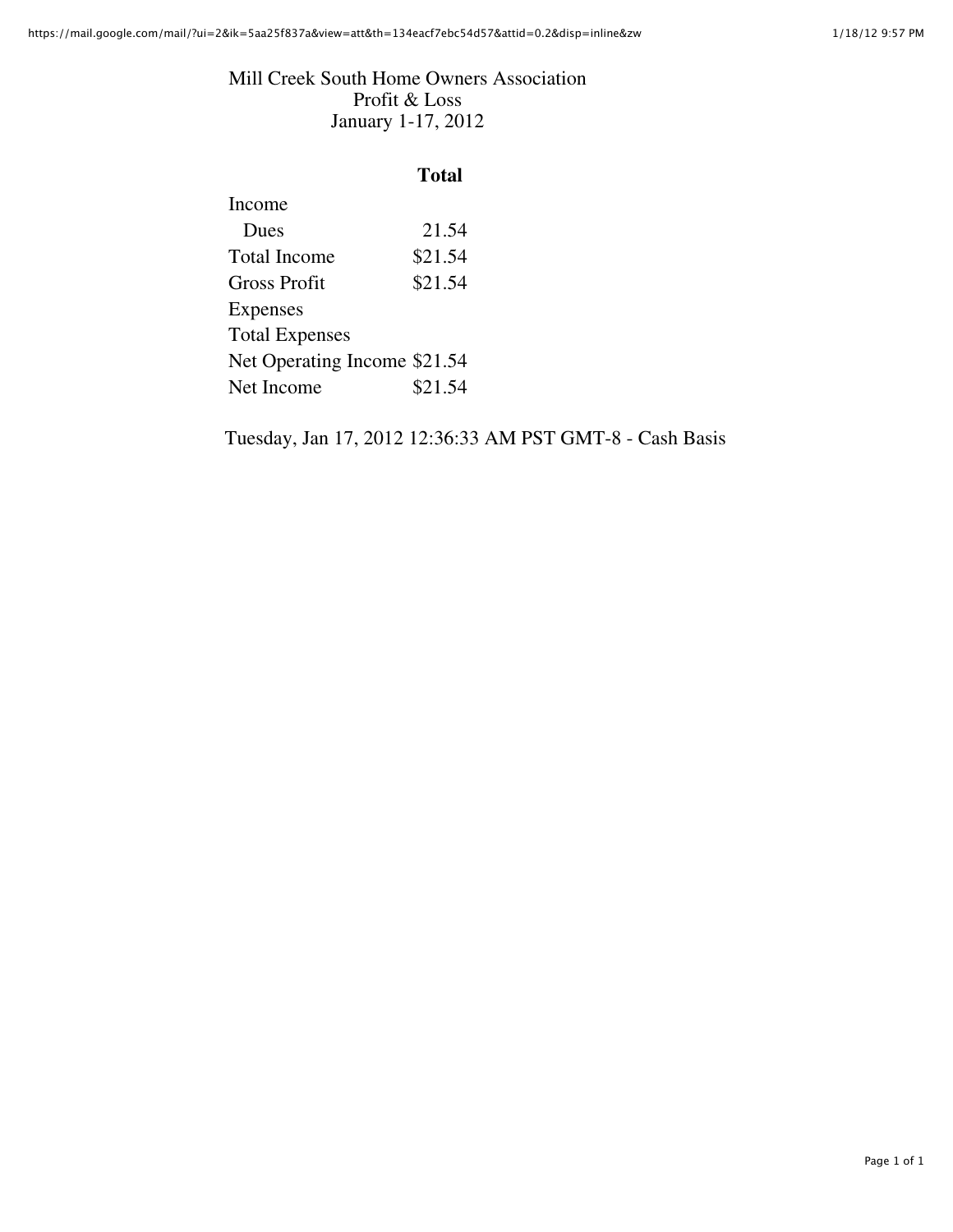### Mill Creek South Home Owners Association Profit & Loss Detail December 2011

| <b>Date</b>                           | <b>Type Num</b> |  | <b>Name</b>                               | <b>Memo/Description</b> | <b>Split</b>                                      | <b>Amount</b> | <b>Balance</b> |
|---------------------------------------|-----------------|--|-------------------------------------------|-------------------------|---------------------------------------------------|---------------|----------------|
| Ordinary Income/Expense               |                 |  |                                           |                         |                                                   |               |                |
| Expenses                              |                 |  |                                           |                         |                                                   |               |                |
| <b>Capital Improvements</b>           |                 |  |                                           |                         |                                                   |               |                |
| 12/05/2011 Check                      |                 |  | Lowes                                     |                         | <b>BB&amp;T</b> Basic<br><b>Business Checking</b> | 3.13          | 3.13           |
| <b>Total for Capital Improvements</b> |                 |  |                                           |                         | \$3.13                                            |               |                |
| Lighting, Repairs & Electricity       |                 |  |                                           |                         |                                                   |               |                |
| 12/28/2011 Check                      |                 |  | Dominion<br>mcs_entrysign                 |                         | <b>BB&amp;T</b> Basic<br><b>Business Checking</b> | 11.47         | 11.47          |
| 12/28/2011 Check                      |                 |  | Dominion<br>mcs_entrysign                 |                         | <b>BB&amp;T</b> Basic<br><b>Business Checking</b> | 7.42          | 18.89          |
|                                       |                 |  | Total for Lighting, Repairs & Electricity |                         |                                                   | \$18.89       |                |
| Office Expense                        |                 |  |                                           |                         |                                                   |               |                |
| 12/08/2011 Check                      |                 |  | <b>Staples</b>                            |                         | <b>BB&amp;T</b> Basic<br><b>Business Checking</b> | 40.43         | 40.43          |
| 12/19/2011 Check                      |                 |  | <b>Birch Studio</b><br>Graphics           |                         | <b>BB&amp;T</b> Basic<br><b>Business Checking</b> | 180.00        | 220.43         |
| 12/22/2011 Check                      |                 |  | <b>Quick Books</b><br>Online              |                         | <b>BB&amp;T</b> Basic<br><b>Business Checking</b> | 34.95         | 255.38         |
| <b>Total for Office Expense</b>       |                 |  |                                           | \$255.38                |                                                   |               |                |
| <b>Total for Expenses</b>             |                 |  |                                           |                         |                                                   | \$277.40      |                |
| Net Ordinary Income                   |                 |  |                                           |                         |                                                   | $$ -277.40$   |                |
| Other Income/Expense                  |                 |  |                                           |                         |                                                   |               |                |
| Other Income                          |                 |  |                                           |                         |                                                   |               |                |
| <b>Interest Income</b>                |                 |  |                                           |                         |                                                   |               |                |
| 12/30/2011 Deposit                    |                 |  |                                           |                         | <b>Reserve Fund</b>                               | 5.09          | 5.09           |
| <b>Total for Interest Income</b>      |                 |  |                                           | \$5.09                  |                                                   |               |                |
| <b>Total for Other Income</b>         |                 |  |                                           |                         |                                                   | \$5.09        |                |
| Net Other Income                      |                 |  |                                           |                         |                                                   | \$5.09        |                |
| Net Income                            |                 |  |                                           |                         |                                                   | $$ -272.31$   |                |

Tuesday, Jan 17, 2012 12:36:33 AM PST GMT-8 - Cash Basis